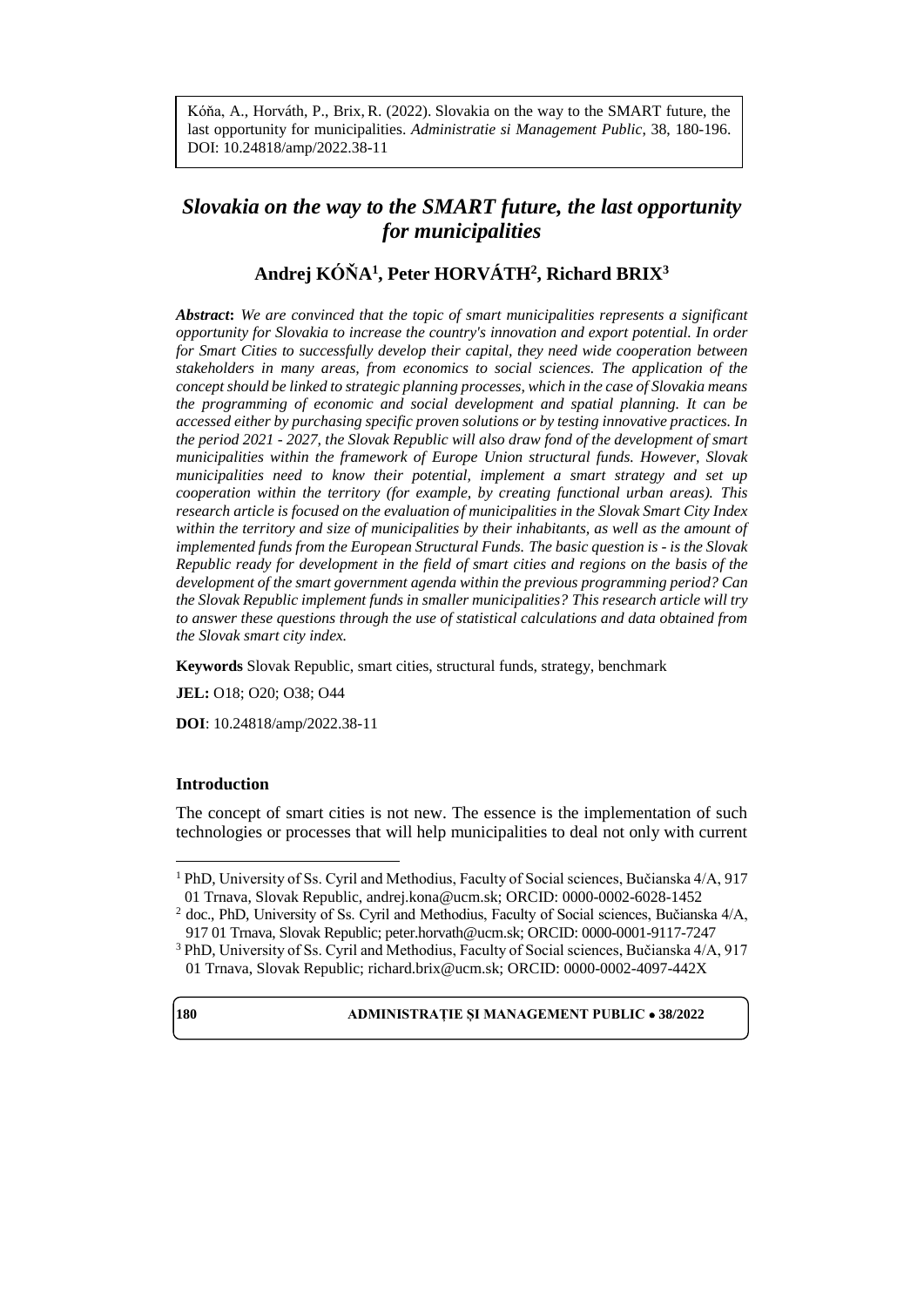challenges but also prepare for future changes in the environment and its evolution. If the municipality applies the smart city agenda, it will gain an edge over the competitiveness of other municipalities. There will be an increase in investment opportunities in the municipality, improvement of services not only for its inhabitants, new tourism opportunities, and much more.

In Slovakia, however, there is a division of municipalities into local and regional (Siskovič, 2018). In this study, we will not name the links between municipalities (cities or villages), regions, and states. The approach of intelligent solutions in Slovakia should aim to interconnect these three levels and thus speed up the transfer of information, unify processes and deepen their cooperation. A smart city cannot be created without the access of organizations with innovative technologies and processes, but also we cannot forget services. The ecosystem of entrepreneurs and trade unions is able, in cooperation with municipalities, to develop and implement such tools that smart cities are able to absorb. Cooperation in finding the requirements of local governments, supplier technologies, and environmental possibilities is the interconnection of an ecosystem that can build smart cities and consequently smart regions (Androniceanu, 2019). Here he enters the process as an actor state, which in certain areas is also a key player.

The implementation of the Smart City agenda focuses on six main areas (Smart Economy, Smart Mobility, Smart Public Administration, Smart Life, Smart Government, and Smart Environment). If the local government excels or has shortcomings in any of the categories, this has a direct impact on the performance assumptions of generating revenue to the budget, as well as managing challenges and crisis situations. After service management, tourism is the second most visible category for residents, which also has an impact on the implementation of smart technologies or smart processes on local government revenues. Foreign direct investment (FDI) depends on many factors such as the capabilities of the territory, the workforce, laws or regulations, as well as the settings and access to the Internet of Things (IoT), and the level of self-government in all six areas of the smart city. After service management, tourism is the second most visible category for residents, which also has an impact on the implementation of smart technologies or smart processes on local government revenues. Foreign direct investment (FDI) depends on many factors such as the capabilities of the territory, the workforce, laws or regulations, as well as the settings and access to the Internet of Things (IoT) and the level of self-government in all six areas of the smart city.

# **1. Literature review**

Within the central offices, Smart Cities is so far fragmented in terms of the competence of several state departments. The issue is more actively addressed within small teams at the Ministry of Economy of the Slovak Republic (MH SR), Ministry of Foreign and European Affairs of the Slovak Republic (MZVaEZ SR), Ministry of Investment, Regional Development and Informatization of the Slovak Republic (MIRRI SR), Ministry of Environment of the Slovak Republic. (MoE SR) and also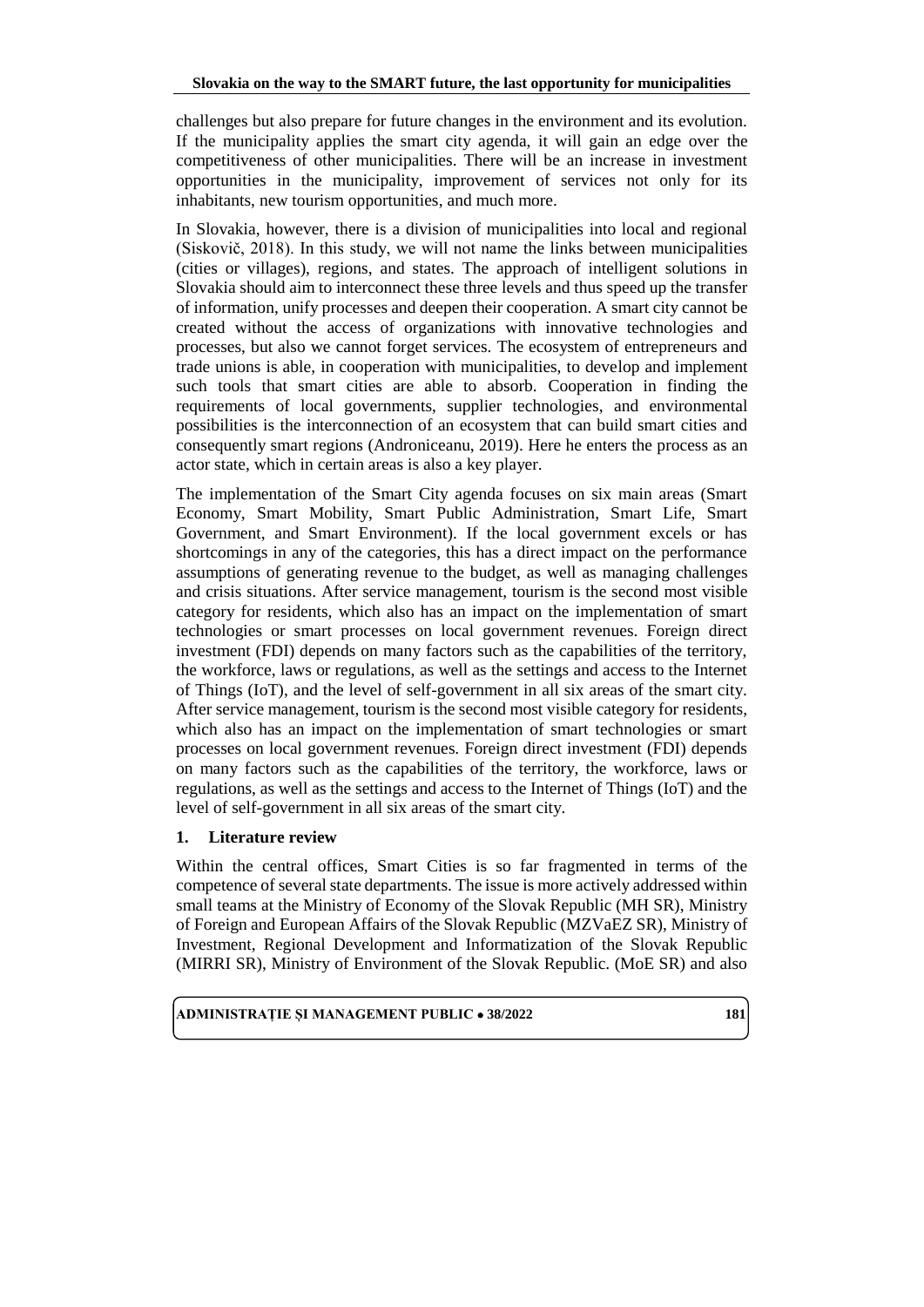the Ministry of Transport and Construction of the Slovak Republic (MDV SR), whose members cooperate with each other rather informally. Materials related to this topic were submitted in recent years to the Slovak Government, especially the Ministry of Economy of the Slovak Republic and MIRRI (at that time it was the Office of the Deputy Prime Minister of the Slovak Republic for Investment and Informatization - IPVII).

# **1.1 Legislation and regulations, extended by methodologies**

The most important document is considered to be the Concept of Urban Development of the Slovak Republic until 2030. Another important document dealing with the topic of SmartCities is the Pilot Scheme to support experimental development and innovation projects for building sensible municipalities and cities in the Slovak Republic. This pilot project was in charge of the Office of the Deputy Prime Minister, focusing on experimental development and innovation projects in the area of reasonable municipalities in Slovakia. MIRRI SR is responsible for informatization and in connection with the issue of smart governments also for example the solution of open data, but also coordination and availability of financial resources ESI Funds (ESIF), since January 2019 coordination of regional development policies and since July 2020 responsible for regional development as its central state administration body. (Horváth et al., 2018). According to Act no. 575/2001 Coll. on the organization of government activities and the organization of the central state administration, as amended, the Ministry of Economy of the Slovak Republic is responsible for the strategy of creation and implementation of innovations, including the support of small and medium-sized enterprises.

The Ministry of Economy of the Slovak Republic perceives the approach to the issue of Smart City as complementary to the approach of the Ministry of Transport and Construction of the Slovak Republic, which according to Act no. 575/2001 Coll. on the organization of government activities and the organization of the central state administration, as amended, deals with the issue of urban development.

The methodology of creation and implementation of programs of economic development and social development of regions, development programs of municipalities, and groups of municipalities with the application of the principles of sustainable smart development is a document that builds on the Program and social development of regions (Act No. 539/2008). The Smart Development Strategy follows the four basic principles of smart specialization, such as selecting and focusing on key priorities, leveraging its competitive advantages, leading collaboration with key stakeholders, and promoting collaboration through a variety of clusters. The unified methodological framework for the preparation of integrated territorial strategies and investments in the Slovak Republic in the programming period 2021 - 2027 aims from the national point of view to create a database of projects that regions and municipalities want to implement in their territories in their development. In this case, among the objectives of the document are also created urban development areas (UDA). The process of defining the UDA area as a

# **182 ADMINISTRATIE ȘI MANAGEMENT PUBLIC**  $\bullet$  **38/2022**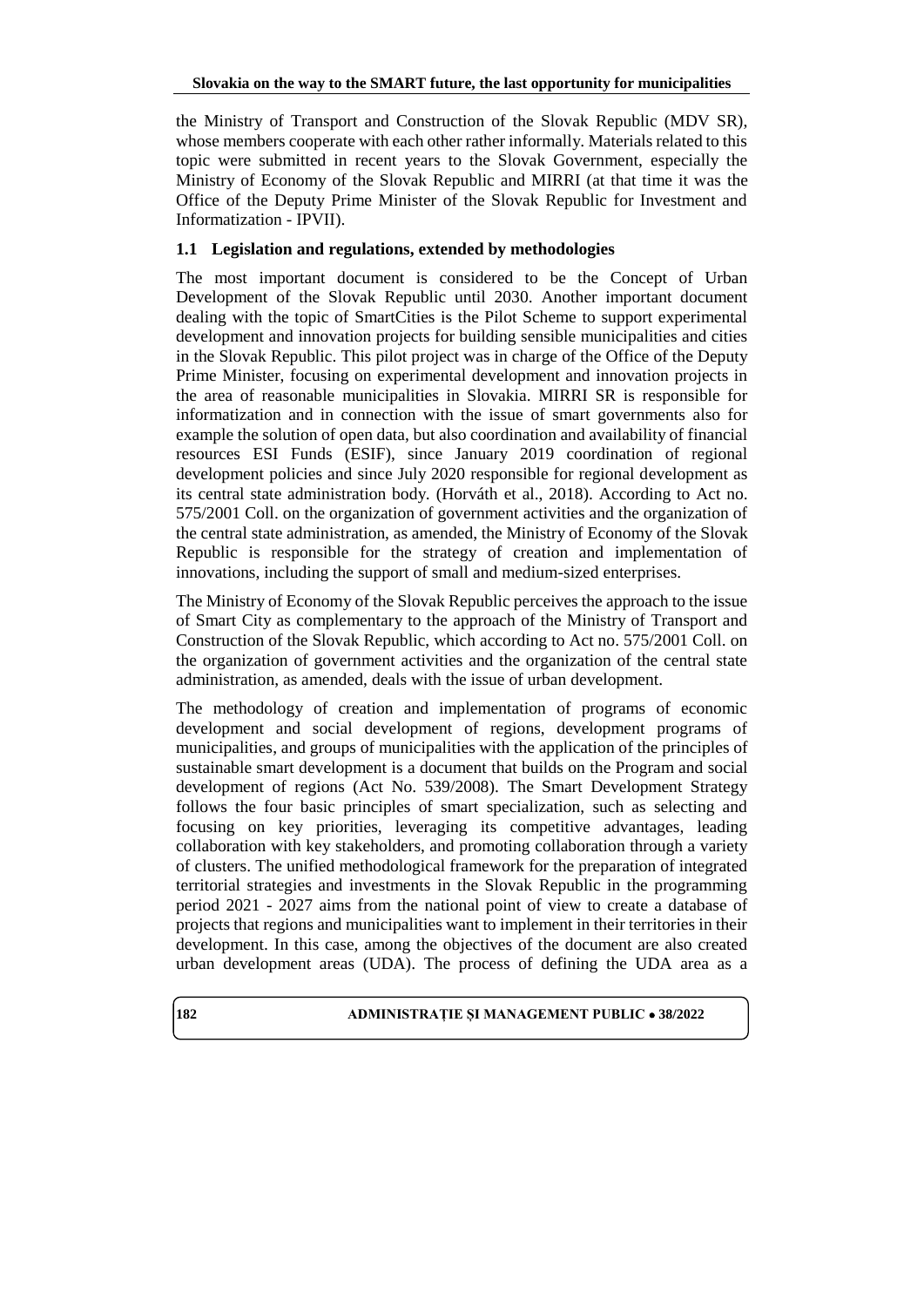strategic-planning region will usually be led by the mayor of the core city of the urban region. The UDA integrated territorial strategies, elaborated as the Economic and Social Development Programs of the group of municipalities, are managed by the UDA nuclear city and its elaboration, including the establishment of cooperation structures, is initiated by the region. Based on the above criteria in the methodology, it is recommended to define the following UDA primary urban settlements (Ministry of Investment, Regional Development, and Informatization of the Slovak Republic, 2021):

- Bratislava
- Trenčín
- Humenné
- Košice
- Banská Bystrica Zvolen
- Lučenec
- Prešov
- Trnava
- Rimavská Sobota
- Nitra
- Ružomberok Liptovský Mikuláš
- Levice
- Žilina
- Michalovce
- Nové Zámky
- Martin
- Poprad Svit –Kežmarok
- Prievidza Nováky

In Figure 1 we designed the geographical localization of UDA based on a Unified methodological framework for the preparation of integrated territorial strategies and investments in the Slovak Republic in the programming period 2021 – 2027.

# **Figure 1. Geographical localization of UDA in the Slovak Republic**

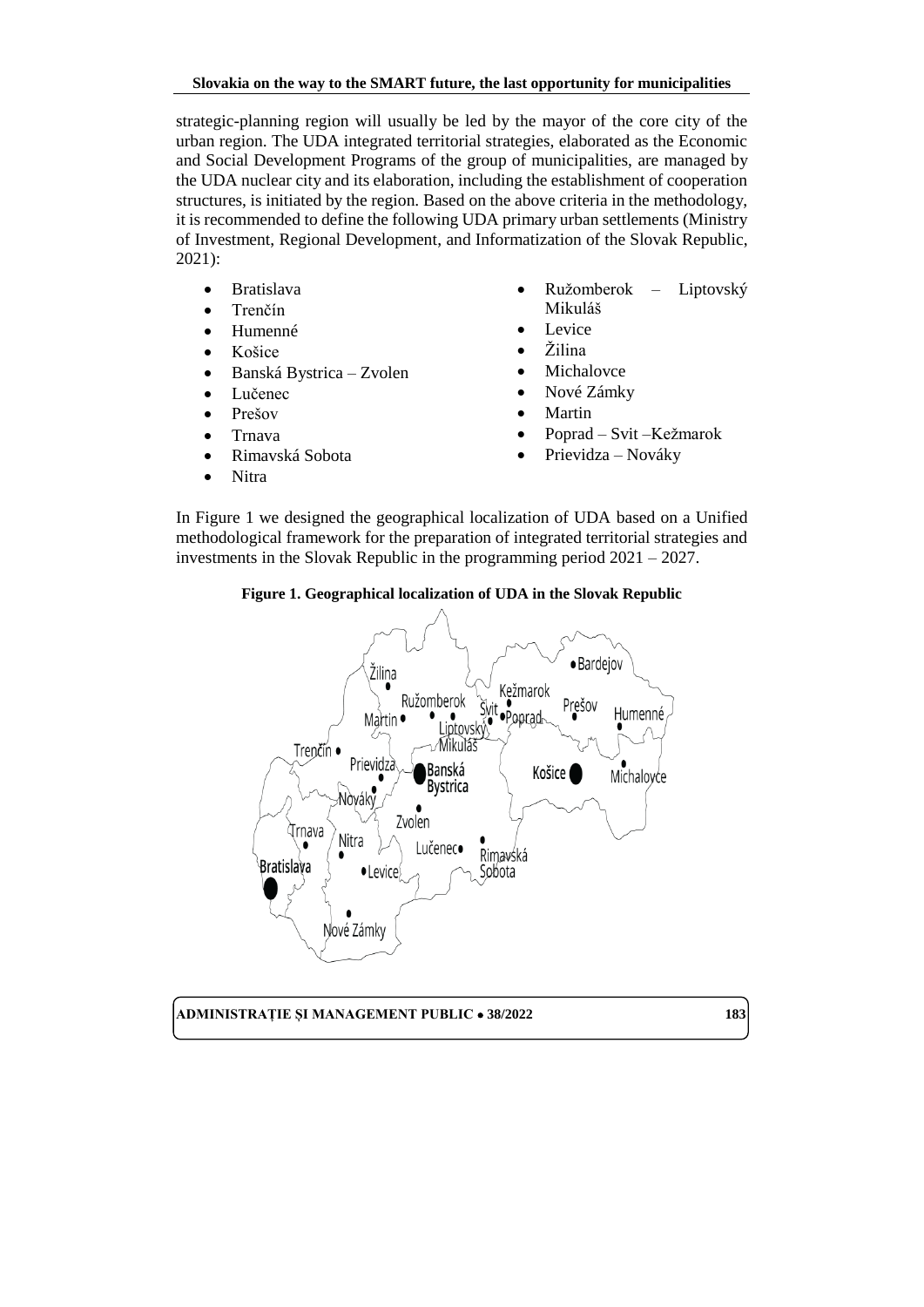Within the OECD studies, 8 functional urban areas (FUA - similar to UDA) were determined in Slovakia and are shown in Figure 2. At the same time, these 8 FUAs are located within 8 self-governing regions, which are also regulated by Act no. 302/2001 Coll. on the self-government of higher territorial units - regions.



**Figure 2. FUA based on OECD research**

*Source*: Adapted by Gonnrad, 2021

The individual territories therefore overlap and the Slovak methodology has doubled the number of FUAs. It gets to cover Slovakia in all major cities. UDA concerns not only the territory of the city but also its functional area forming a specific urban strategic planning region (SPR). The UDA area is understood as the area of intensive interactions between the core city and the municipalities of its hinterland, in which the possibility and effectiveness of using development potential, solving problems and challenges are conditioned by inter-municipal cooperation and implementation of the common strategy (e.g. in the field of transport, water supply, waste economy, services of the population, education, flood protection, recreation, etc.). FUAs are listed by their size in Table 1, according to OECD into four classes (Kóňa & Dzureková, 2021):

- Small FUAs, with a population between 50,000 and 100,000
- Medium-sized FUAs, with populations between 100,000 and 250,000
- Metropolitan FUAs, with a population between 250,000 and 1.5 million

| <b>FUA</b> object | <b>FUA</b> citizens<br>number | <b>FUA</b> classification |
|-------------------|-------------------------------|---------------------------|
| <b>BRATISLAVA</b> | 622712                        | METROPOLITAN FUA          |
| TRENČÍN           | 69402                         | <b>SMALL FUA</b>          |

**Table 1. Slovak Republic FUAs due to OECD classification**

**184 ADMINISTRAȚIE ȘI MANAGEMENT PUBLIC**  $\bullet$  **38/2022**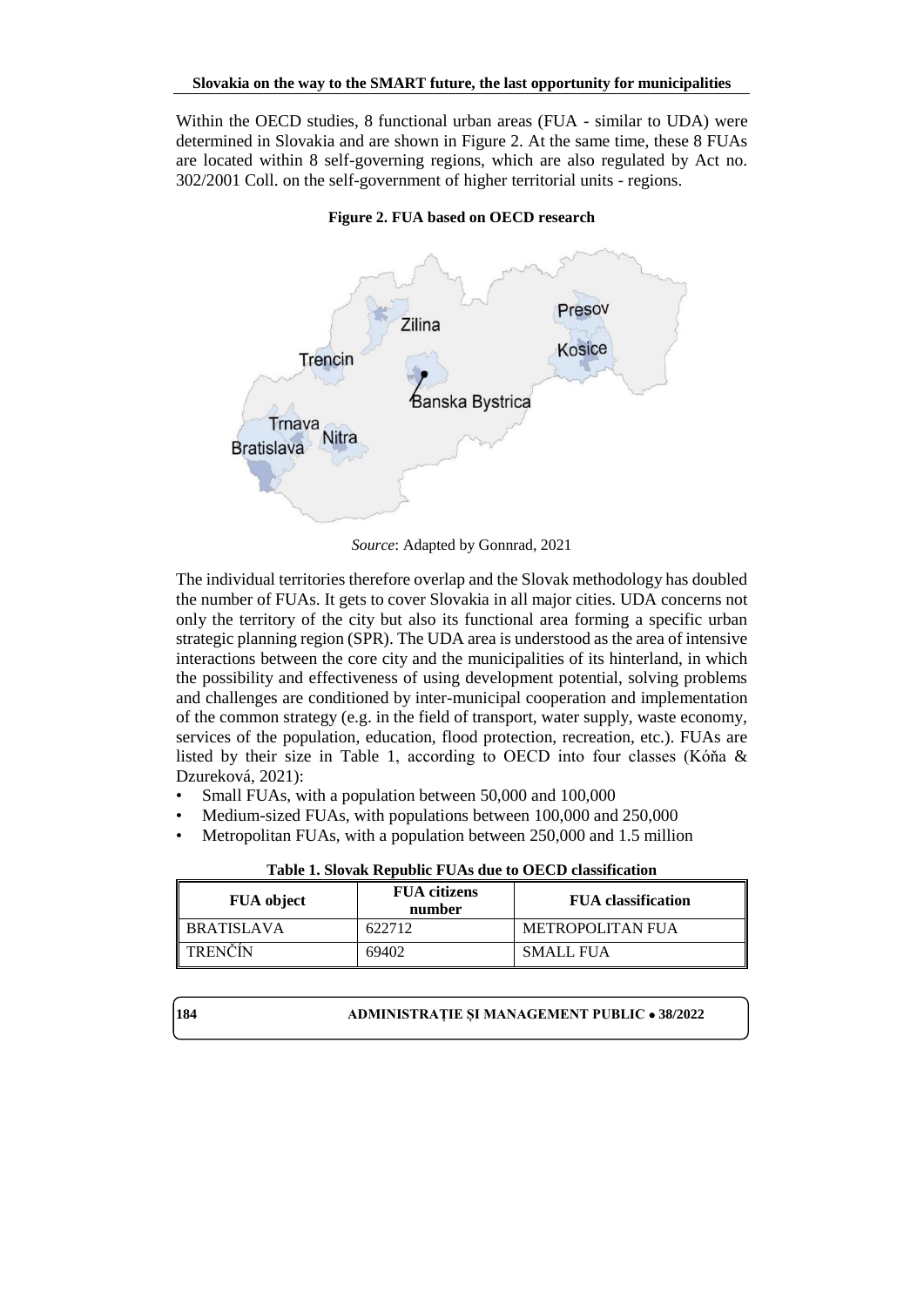|  | Slovakia on the way to the SMART future, the last opportunity for municipalities |  |  |
|--|----------------------------------------------------------------------------------|--|--|
|  |                                                                                  |  |  |

| FUA object              | <b>FUA</b> citizens<br>number | <b>FUA</b> classification  |
|-------------------------|-------------------------------|----------------------------|
| <b>HUMENNÉ</b>          | 46399                         | NOT ENOUGH CITIZENS TO     |
|                         |                               | <b>SMALL</b><br><b>FUA</b> |
|                         |                               | <b>CLASSIFICATION</b>      |
| <b>KOŠICE</b>           | 283366                        | <b>METROPOLITAN FUA</b>    |
| <b>BANSKÁ BYSTRICA</b>  | 94209                         | <b>SMALL FUA</b>           |
| <b>ZVOLEN</b>           | 51434                         | <b>SMALL FUA</b>           |
| LUČENEC                 | 43619                         | NOT ENOUGH CITIZENS TO     |
|                         |                               | <b>SMALL</b><br><b>FUA</b> |
|                         |                               | <b>CLASSIFICATION</b>      |
| <b>PREŠOV</b>           | 128167                        | MEDIUM-SIZED FUA           |
| <b>TRNAVA</b>           | 94288                         | <b>SMALL FUA</b>           |
| RIMAVSKÁ SOBOTA         | 48071                         | NOT ENOUGH CITIZENS TO     |
|                         |                               | <b>SMALL</b><br><b>FUA</b> |
|                         |                               | <b>CLASSIFICATION</b>      |
| <b>NITRA</b>            | 90439                         | <b>SMALL FUA</b>           |
| RUŽOMBEROK -            | 72539                         | <b>SMALL FUA</b>           |
| LIPTOVSKÝ MIKULÁŠ       |                               |                            |
| LEVICE <sup>*</sup>     | 32000                         | NOT ENOUGH CITIZENS TO     |
|                         |                               | <b>SMALL</b><br><b>FUA</b> |
|                         |                               | <b>CLASSIFICATION</b>      |
| ŽILINA                  | 95464                         | <b>SMALL FUA</b>           |
| <b>MICHALOVCE</b>       | 48724                         | NOT ENOUGH CITIZENS TO     |
|                         |                               | <b>SMALL</b><br><b>FUA</b> |
|                         |                               | <b>CLASSIFICATION</b>      |
| NOVÉ ZÁMKY <sup>*</sup> | 37000                         | NOT ENOUGH CITIZENS TO     |
|                         |                               | <b>SMALL</b><br><b>FUA</b> |
|                         |                               | <b>CLASSIFICATION</b>      |
| <b>MARTIN</b>           | 73744                         | <b>SMALL FUA</b>           |
| $POPRAD - SVIT -$       | 79200                         | <b>SMALL FUA</b>           |
| <b>KEŽMAROK</b>         |                               |                            |
| PRIEVIDZA – NOVÁKY      | 50373                         | <b>SMALL FUA</b>           |

\* Not available data about all municipalities that are members in FUA

The discussion on the agenda of smart specialization (smart agenda) is concentrated by the Ministry of Foreign Affairs of the Slovak Republic. Intelligent transport systems have appeared repeatedly in several re-editions of national transport strategies and other domain concept materials. Since 2012, the Act on Intelligent Transport Systems in Road Transport has also been in force in the Slovak Republic. Environmental aspects are under the responsibility of the Ministry of the Environment of the Slovak Republic (Section of Environmental Programs and Projects, Section of Air Protection and Climate Change, and the Institute of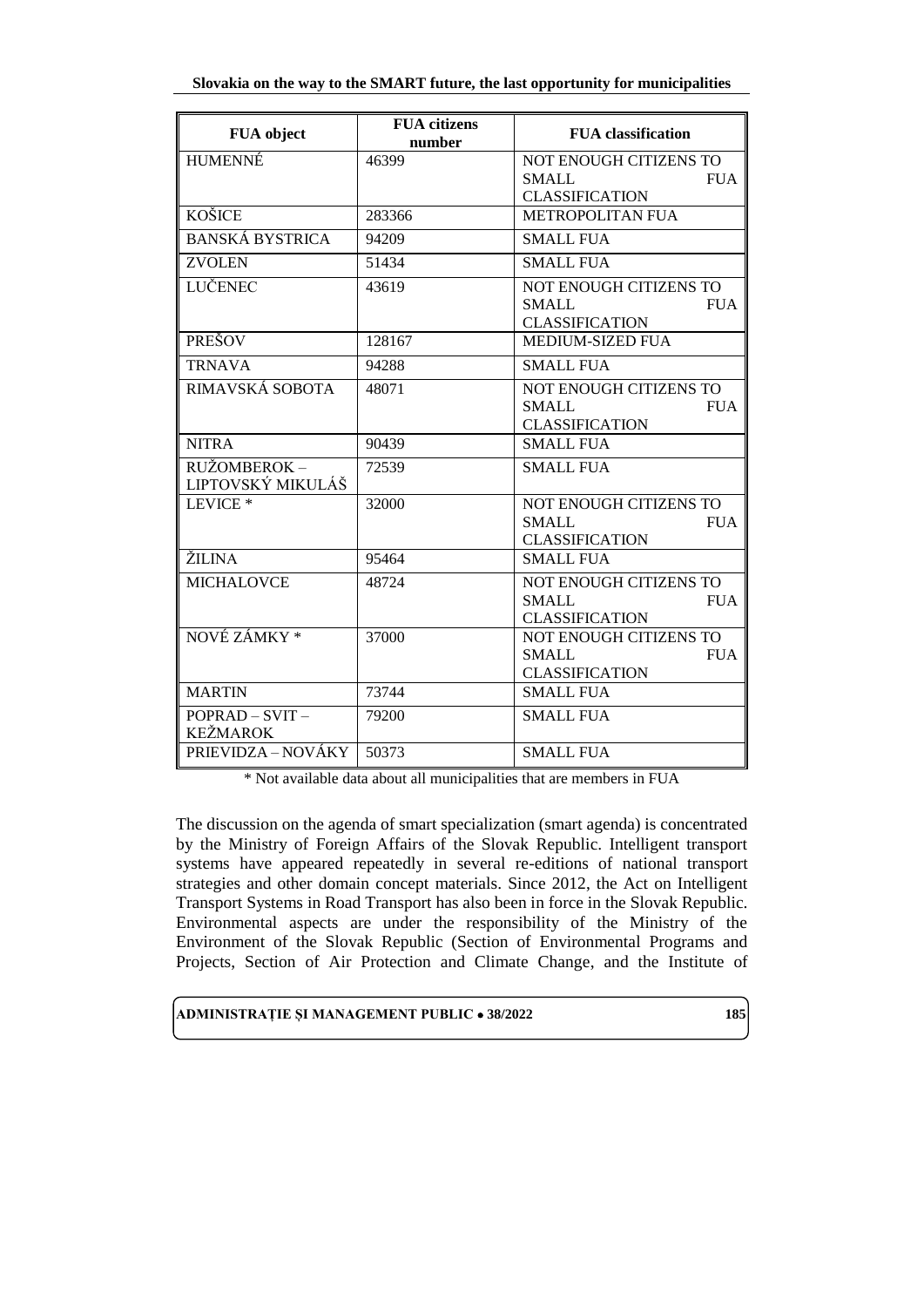Environmental Policy) and smart agendas should also have a positive impact on public health.

To work with the topic of smart governments, it is necessary to accept several laws, national concepts, or methodologies. For an overview of how many documents are affected by this topic, we enclose a list

- Research and innovation strategy for smart specialization;
- Development strategy of Slovakia until 2030;
- Strategy of the economic policy of the Slovak Republic until 2030;
- Strategy of the Slovak Republic's adaptation to climate change and to the adverse consequences of climate change;
- Strategy of electromobility development in the Slovak Republic and its impact on the national economy of the Slovak Republic;
- Strategic plan for the development of transport in the Slovak Republic until 2030;
- Enviro Strategy 2030 Greener Slovakia Strategy of the Environmental Policy of the Slovak Republic until 2030;
- National strategy for the development of bicycle transport and cycling tourism in the Slovak Republic;
- National Strategy for Sustainable Development of the Slovak Republic;
- National priorities for the implementation of Agenda 2030;
- National Forestry Program SR 2021 2030;
- National Hydrogen Strategy, Hydrogen Action Plan;
- National Program for the Development of Education for the period 2018- 2027;
- Action plan for the development of electromobility in the Slovak Republic;
- H2 VALUE IS WATER An action plan to address the consequences of drought and water scarcity;
- Social Economy Act;
- Integrated National Energy and Climate Plan for 2021-2030;
- Integrated National Energy and Climate Plan for 2021-2030;
- The concept of energy efficiency of the Slovak Republic;
- The concept of urban development of the Slovak Republic until 2030.

# **1.2 Technologies and processes in the agenda of smart governments in Slovakia based on data**

Based on the offer, it must be stated that there are several companies in Slovakia that can supply intelligent solutions to the local government, but due to low demand, they implement most of their solutions abroad. There is a lack of a systematic approach of the state to support the creation and deployment of intelligent solutions in Slovakia for Slovak companies, as well as support for the export of successful solutions.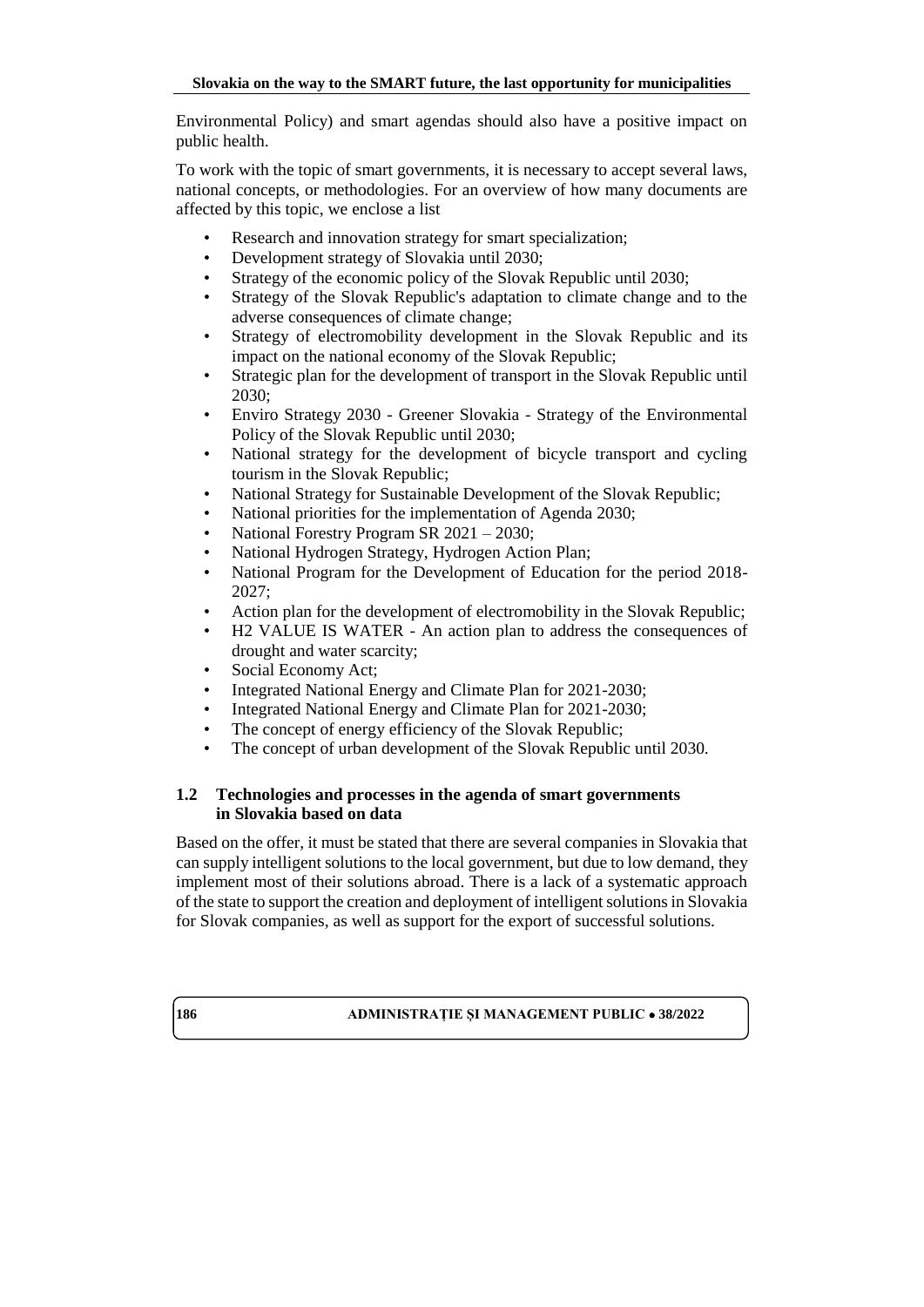At the beginning of the 21st century, a state approach that supports the implementation of intelligent solutions and the export of successful Slovak companies in this area is a prerequisite for the successful implementation of any territorial development strategy, and therefore this approach should become the starting point and part of the integrated development strategies of self-governing regions and territories of sustainable urban development in the form of programs of economic development and social development of regions, cities, and municipalities. However, in addition to a comprehensive national solution, it is also necessary to accept regional development and its disparities, together with the ability to implement technological and non-technological extensions in local governments. Municipalities in Slovakia are developing the smart city and smart region agenda to a relatively significant extent, mainly thanks to financial resources from the European Union and ESIF programs. However, as we have written, this is not a matter of balanced development not only between local governments but also within the areas of the agenda.

The Slovak SMART City Index was established as an academic project as a result of cooperation between the Faculty of Social Sciences, University of St. Cyril and Methodius in Trnava (FSV UCM in Trnava) and the Ministry of Economy of the Slovak Republic (MH SR) on the occasion of cooperation on the creation of Smart Cities Workshop under the auspices of the Organization for Economic Cooperation and Development (OECD). The first data comparing Slovak smart, i.e. smart selfgovernments, were presented on 25 November 2019 at the Hotel Bôrik in Bratislava at the aforementioned event. (Kóňa et al., 2020)

The comparison is based on six reference areas (pillars), which are smart governance (public affairs), people (and communities), environment, life (and services), mobility, and the economy. These areas are based on a study by Professor Giffinger (2010) of the Technical University of Vienna, who compared European cities and defined in his research the basic indicators that are evaluated in the index (Androniceanu et al., 2022; Androniceanu & Georgescu, 2021; Androniceanu et al. 2020). Slovak academics relied on the data of Professor Giffinger's study (2010) and filled the Slovak index with available statistical data of local governments, districts and regions, from which the comparison is based.

Slovak Smart City Index identified six 'smart' characteristics as you can see in Figure 3. Smart characteristics are divided into 31 relevant factors which reflect the most important aspects of every smart characteristic. Each factor of a smart characteristic was defined by a group of corresponding indicators. Completely 74 indicators were defined. (Cypher & Dietzz, 2014; Kóňa et.al., 2020) Data types that represent indicators are data sets across Slovak Republic or Europe Union statistics.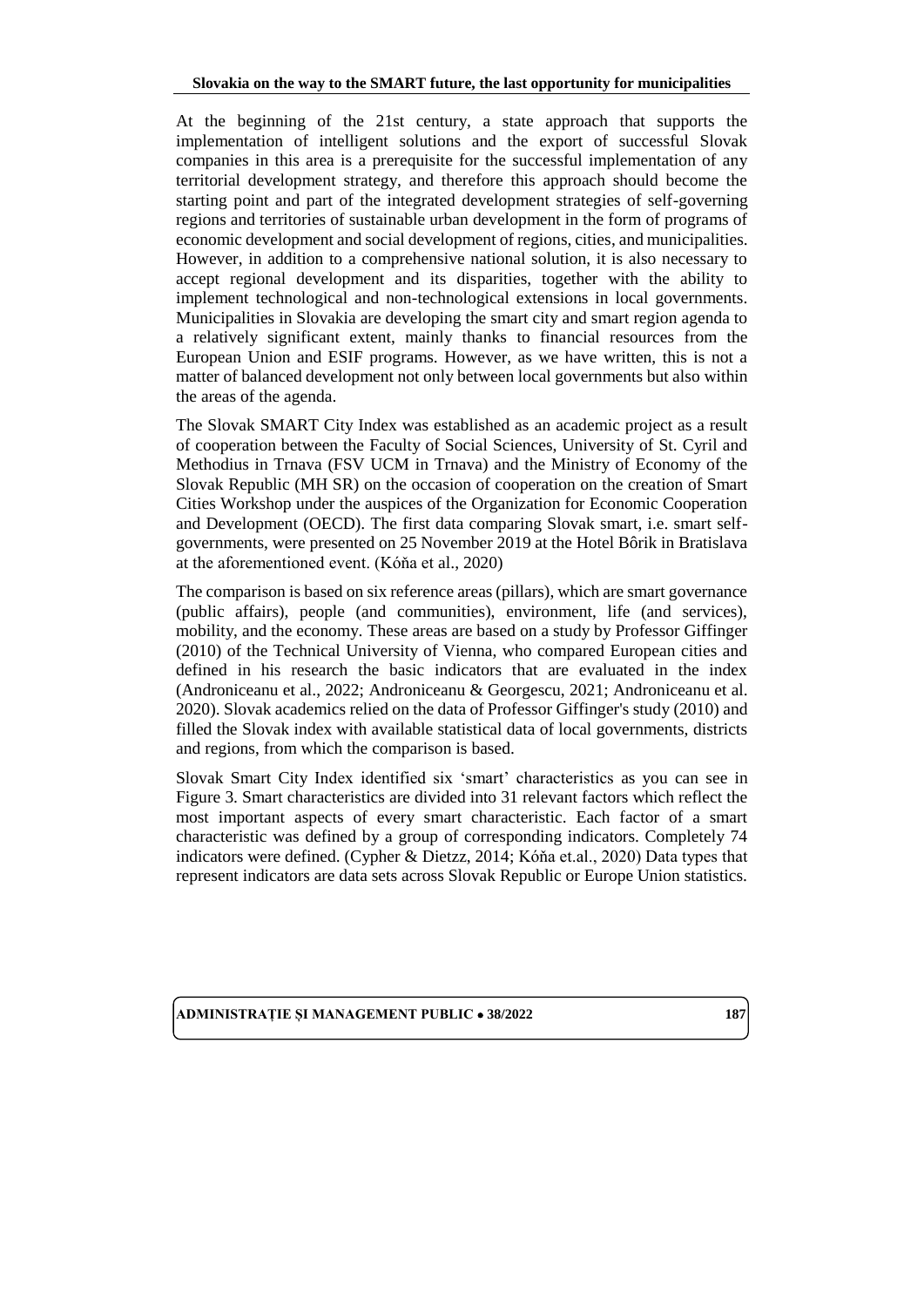

**Figure 3. Slovak Smart City Index composition of data and its structure**

*Source*: Kóňa et al., 2020

Because Indicators are defined in different ways aggregation procedure for defining the Slovak Smart City ranking is standardized through a z-transformation resulting in distribution with an average value of '0' and a standard deviation of '1'.

Through MS Excel database software we use AVERAGE and STDEV.S or STDEV.P formulas to calculate the mean and standard deviation of our final Indicators score. Which cities will be compared in the Slovak Smart City index is determined by population size, thus municipalities over 3000 inhabitants /inclusive/ are examined and compared in the Ranking. From this point, calculating the Z-Transformation index and average mathematic formula can be used for evaluating indicators. Data for districts and regions are calculated from municipalities located in their places. The average formula is used to get scores from municipalities to the district(s), and from districts to the region(s).

#### **2. Research methodology**

This study focuses on research in the field of the state of implementation of smart technologies in Slovak municipalities based on the identification of functional urban areas and the ratio of funds implemented from the ESI Funds. We will work within the statistical definition of the population of individual FUAs, the amount of implemented funds and evaluation within the Slovak smart city index. We assume a link between the individual variables that are identified and defined. Progress in the development of the implementation of intelligent technologies and nontechnological solutions in Slovak local governments is an important part not only of regional development but also of the successful use of ESI Funds.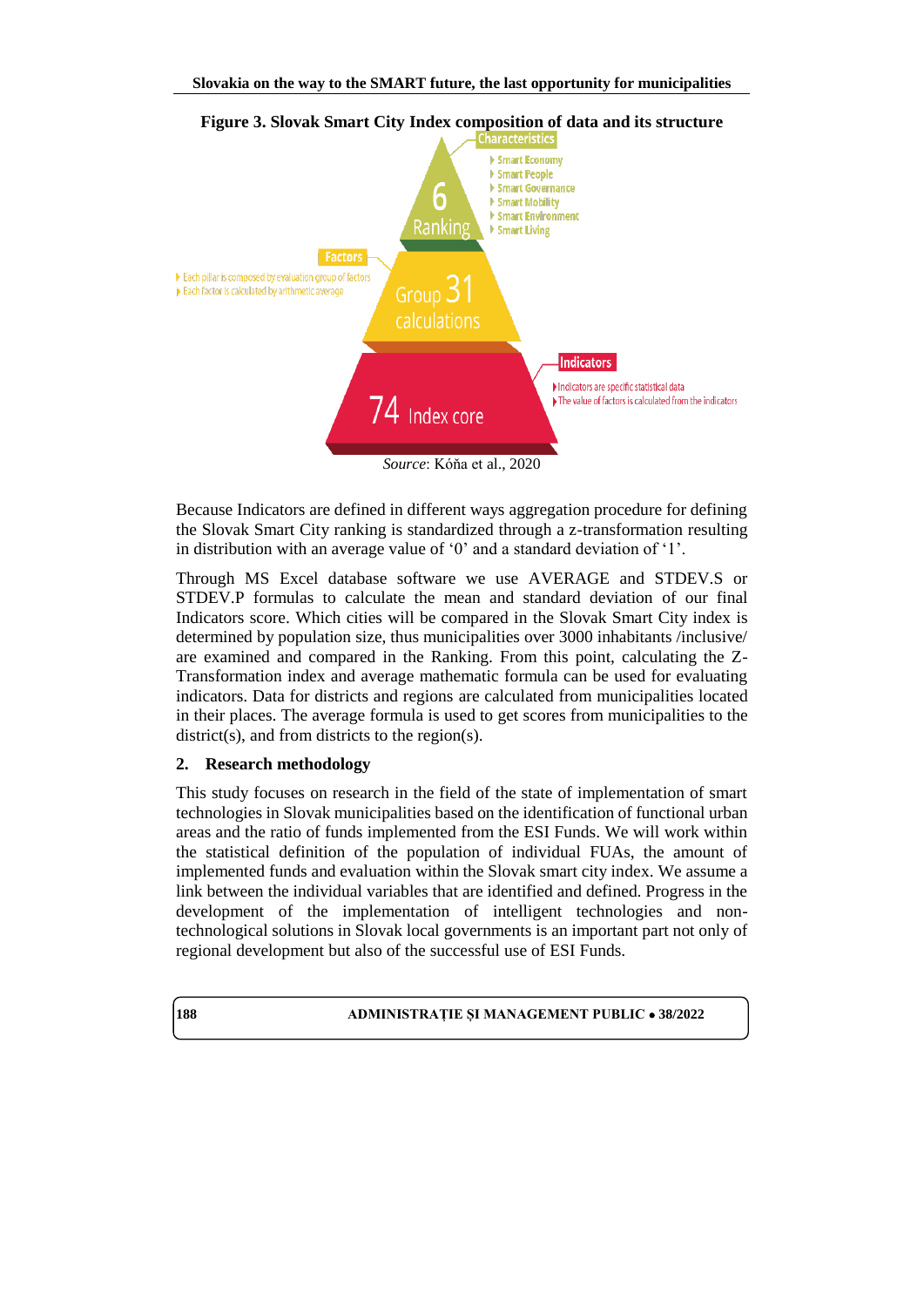#### **2.1 Research hypothesis and research quantitative and qualitative methods used**

In this article, we want to identify the link between the size of FUA and the potential for implementation of ESI Funds. We have therefore established three hypotheses that we will identify.

Hypothesis 1 (H1): Metropolitan and Medium-sized functional areas are able to absorb more development funds from Euro funds than Small-sized functional areas. The conversion will be determined per capita of each FUA.

Hypothesis 2 (H2): Capital cities uniting Metropolitan and Medium-sized functional areas maintain a better position in the Smart City Index rankings than cities associated with Small-sized functional areas.

Hypothesis3 (H3): Financially and developmentally, Metropolitan and Mediumsized functional areas are developing better than Small-sized functional areas.

In order to verify the adopted hypotheses, F. Test with MS Excel is used in statistical analysis when comparing statistical models that have been fitted using the same underlying factors and data set to determine the model with the best fit. When  $F > 2.5$  then we can reject the null hypothesis.

#### **3. Research results and discussions**

During the three years of the evaluation, the Slovak Smart City Index identified a shift in several local governments in the implementation of the smart city agenda. At the same time, there was a decline in many local governments associated with the COVID pandemic (Androniceanu, 2020). The basic overview is shown in Table 2, which shows the development of the position of the two largest municipalities, which are Bratislava and Košice.

**Table 2. First free position in last three years of benchmarking of Slovak municipalities in Benchmark – 2019 vs. 2021**

|                                    | Municipality basic information |                                                         |      |                            |             | Citizens population of the<br>municipality for each year |      | Overall position in benchmark<br>for the municipality |                 |        |
|------------------------------------|--------------------------------|---------------------------------------------------------|------|----------------------------|-------------|----------------------------------------------------------|------|-------------------------------------------------------|-----------------|--------|
| MUNICIPALITY                       | DISTRICT*                      | REGION*                                                 | 2019 | 2020                       | 2021<br>*** | <b>CHANGE</b><br>12019 TO<br>2020                        | 2019 | 2020                                                  | 2021<br>$* * *$ | CHANGE |
| <b>IBRATISLAVA</b>                 |                                | BRATISLAVA  BRATISLAVSKÝ  411228  432864  436773  25545 |      |                            |             |                                                          |      |                                                       |                 |        |
| <b>IBREZOVA</b><br><b>IBRADLOM</b> | POD MYJAVA                     | TRENCLANSKY                                             | 5110 | 4834                       | 4762        | $-348$                                                   | 154  | 200                                                   |                 | 152    |
| MILOSLAVOV                         | <b>SENEC</b>                   | BRATISLAVSKY-                                           |      | 3035                       | 3913        | $-878$                                                   | _**  |                                                       |                 |        |
| <b>ZOHOR</b>                       | MALACKY                        | BRATISLAVSKÝ 3214                                       |      | 3330                       | 3418        | 204                                                      |      |                                                       |                 |        |
| KOŚICE                             | KOŚICE                         | KOŚICKÝ                                                 |      | 240433 238757 238138 -2295 |             |                                                          |      | 64                                                    | 181             | $-80$  |

\* Inclusion of self-government within the structure of the country and its division of public administration

\*\* Municipality was not listed in the benchmark due to the basis of insufficient population. \*\*\* Index is being updated based on data published by Slovak ministries or official statistics, only 33,333 % of indicators have been changed by new data for 2021.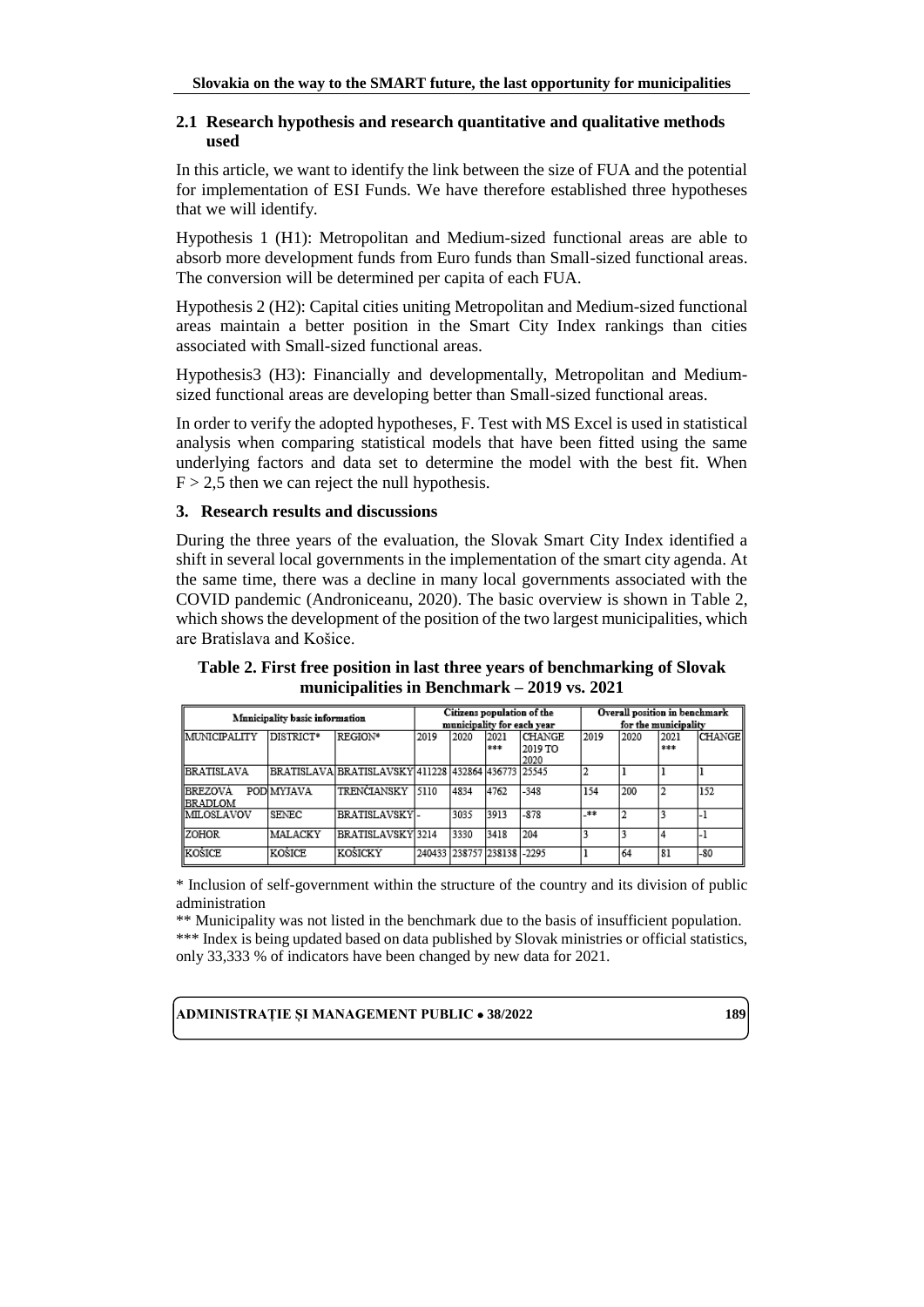The index points to those areas in local governments that could be improved and at the same time show the strengths of local governments. There are still a relatively large number of households that are not connected to water supply or sewerage. The low representation of women in communal politics also lowers the assessment of self-government. Of course, indicators whose change is not within the competence of the local government are also assessed. An overview of the factors is shown in the following table. There are also a number of sub-indicators in Table 3, for each factor and the level of data that are monitored at the national level of the Slovak Republic (slovaksmartcities.sk, 2021)

| <b>Smart pillar</b>               | <b>Factors</b>                                                 | Number of<br><b>Indicators in</b><br><b>Factor group</b> | <b>Type of data</b>                |
|-----------------------------------|----------------------------------------------------------------|----------------------------------------------------------|------------------------------------|
| <b>SMART LIVING</b>               | <b>CULTURAL FACILITIES</b>                                     | 3                                                        | <b>REGIONAL</b>                    |
|                                   | <b>HEALTH CONDITIONS</b>                                       | $\overline{4}$                                           | <b>MOSTLY LOCAL</b>                |
|                                   | <b>INDIVIDUAL SAFETY</b>                                       | 3                                                        | <b>LOCAL TO</b><br><b>NATIONAL</b> |
|                                   | <b>HOUSING QUALITY</b>                                         | 3                                                        | <b>LOCAL TO</b><br><b>NATIONAL</b> |
|                                   | <b>EDUCATION FACILITIES</b>                                    | 3                                                        | LOCAL/NATIONAL                     |
|                                   | TOURISTIC ATTRACTIVITY                                         | $\overline{c}$                                           | <b>LOCAL/REGIONAL</b>              |
|                                   | <b>SOCIAL COHESION</b>                                         | $\overline{c}$                                           | <b>NATIONAL</b>                    |
| <b>SMART</b><br><b>GOVERNANCE</b> | PARTICIPATION IN DECISION-<br><b>MAKING</b>                    | $\overline{4}$                                           | LOCAL/NATIONAL                     |
|                                   | PUBLIC AND SOCIAL SERVICES 3                                   |                                                          | <b>LOCAL TO</b><br><b>NATIONAL</b> |
|                                   | <b>TRANSPARENT GOVERNANCE</b>                                  | $\overline{2}$                                           | <b>NATIONAL</b>                    |
| <b>SMART MOBILITY</b>             | <b>LOCAL ACCESSIBILITY</b>                                     | 3                                                        | LOCAL/NATIONAL                     |
|                                   | (INTER-)NATIONAL<br><b>ACCESSIBILITY</b>                       | $\mathbf{1}$                                             | <b>REGIONAL</b>                    |
|                                   | <b>AVAILABILITY OF ICT-</b><br><b>INFRASTRUCTURE</b>           | $\overline{2}$                                           | <b>NATIONAL</b>                    |
|                                   | SUSTAINABLE, INNOVATIVE<br>AND SAFE TRANSPORT<br><b>SYSTEM</b> | 3                                                        | LOCAL/NATIONAL                     |
| <b>SMART ECONOMY</b>              | <b>INNOVATIVE SPIRIT</b>                                       | 3                                                        | <b>REGIONAL</b>                    |
|                                   | <b>ENTREPRENEURSHIP</b>                                        | $\overline{c}$                                           | <b>LOCAL</b>                       |
|                                   | <b>PRODUCTIVITY</b>                                            | 1                                                        | <b>LOCAL</b>                       |
|                                   | FLEXIBILITY OF LABOUR<br><b>MARKET</b>                         | $\overline{c}$                                           | <b>LOCAL/REGIONAL</b>              |
|                                   | <b>INTERNATIONAL</b><br><b>EMBEDDEDNESS</b>                    | 3                                                        | <b>LOCAL/REGIONAL</b>              |

**Table 3. Characteristics and factors of six pillars of Smart City Index and its data structure**

**190 ADMINISTRAȚIE ȘI MANAGEMENT PUBLIC**  $\bullet$  **38/2022**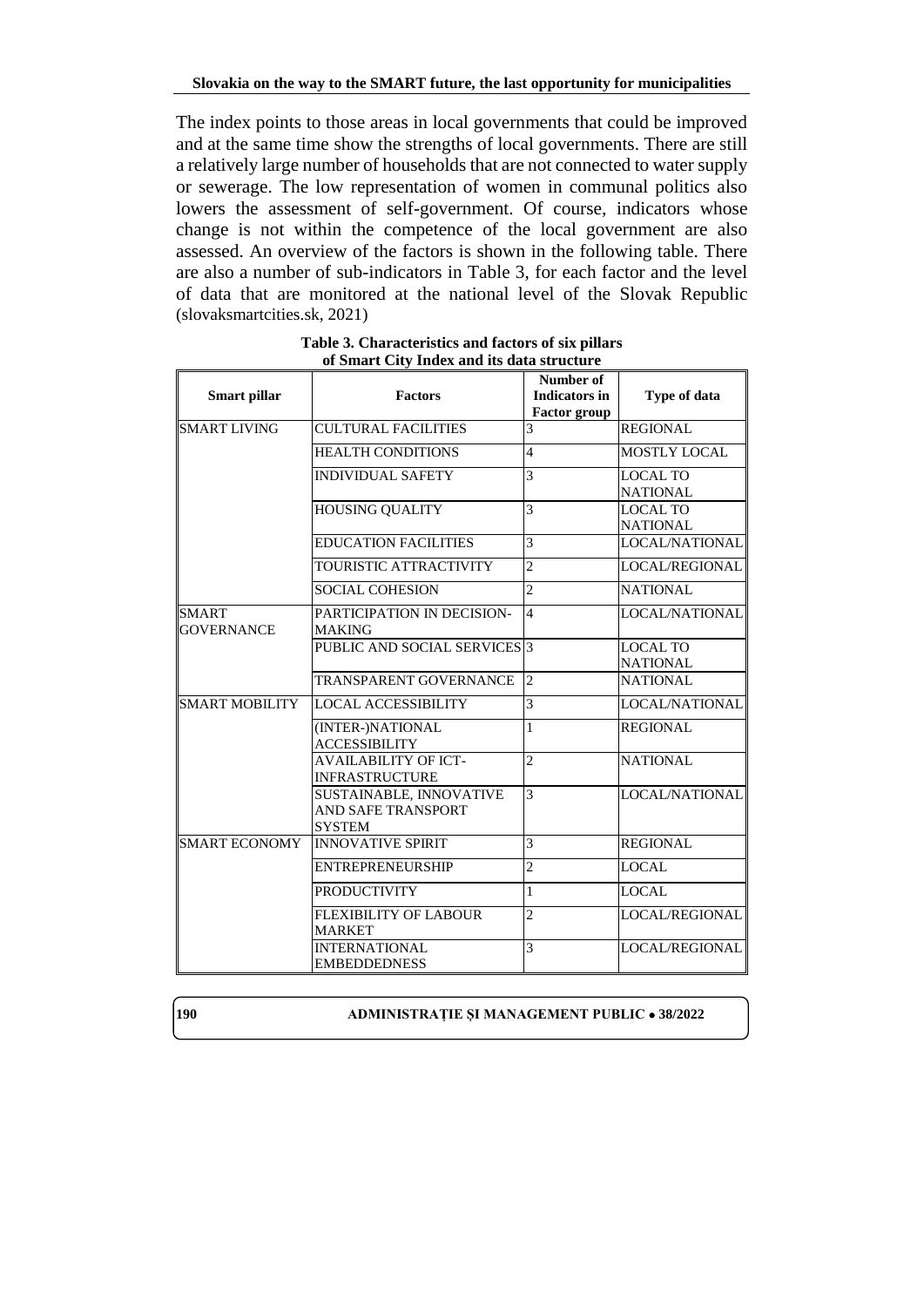| Slovakia on the way to the SMART future, the last opportunity for municipalities |
|----------------------------------------------------------------------------------|
|----------------------------------------------------------------------------------|

| Smart pillar                       | <b>Factors</b>                                   | Number of<br>Indicators in<br><b>Factor group</b> | Type of data                       |
|------------------------------------|--------------------------------------------------|---------------------------------------------------|------------------------------------|
| SMART PEOPLE                       | LEVEL OF QUALIFICATIONS                          | 4                                                 | <b>LOCAL TO</b><br><b>NATIONAL</b> |
|                                    | <b>AFFINITY TO LIFELONG</b><br><b>LEARNING</b>   | 3                                                 | LOCAL TO<br><b>NATIONAL</b>        |
|                                    | SOCIAL AND ETHNIC<br><b>PLURALITY</b>            | $\overline{c}$                                    | LOCAL.                             |
|                                    | <b>FLEXIBILITY</b>                               | 1                                                 | <b>NATIONAL</b>                    |
|                                    | <b>CREATIVITY</b>                                |                                                   | <b>NATIONAL</b>                    |
|                                    | COSMOPOLITANISM/OPEN-<br><b>MINDEDNESS</b>       | 3                                                 | <b>MOSTLY</b><br><b>NATIONAL</b>   |
|                                    | PARTICIPATION IN PUBLIC<br><b>LIFE</b>           | 2                                                 | LOCAL/NATIONAL                     |
| <b>SMART</b><br><b>ENVIRONMENT</b> | ATTRACTIVITY OF NATURAL<br><b>CONDITIONS</b>     | $\overline{c}$                                    | LOCAL.                             |
|                                    | <b>POLLUTION</b>                                 | 3                                                 | <b>MOSTLY</b><br><b>REGIONAL</b>   |
|                                    | <b>ENVIRONMENTAL</b><br><b>PROTECTION</b>        | $\overline{c}$                                    | <b>NATIONAL</b>                    |
|                                    | <b>SUSTAINABLE RESOURCE</b><br><b>MANAGEMENT</b> | $\overline{c}$                                    | <b>LOCAL</b>                       |

The index does not evaluate the implemented technologies, but the result of their impact, regardless of what technological or non-technological innovations the local government has implemented. The index presents long-term and industry data, which are statistically monitored and the values of the six reference areas of smart self-government are obtained by appropriate selection of their structure and arithmetic average. The index compares local governments with a population of at least 3,000 or more. However, due to the great diversity of municipalities, in addition to the overall comparison of 245 municipalities, comparisons are also available according to the size categories of the population. In this way, it is possible to obtain a more detailed overview and at the same time determine a clear difference between smaller municipalities, which are significantly driven by a nearby super-strong city and they will jump to higher positions in the overall ranking than large municipalities in areas where the super-strong city is not. ITMS is a central information system that serves for the registration and subsequent processing, export, and monitoring of data on programming, project and financial management, and control and audit for programming periods. The funds that are monitored for projects of the Slovak Republic at the level of local governments and regions are summarized in Table 4, which takes into account the level of UDA.

**ADMINISTRATIE SI MANAGEMENT PUBLIC**  $\bullet$  **38/2022** 191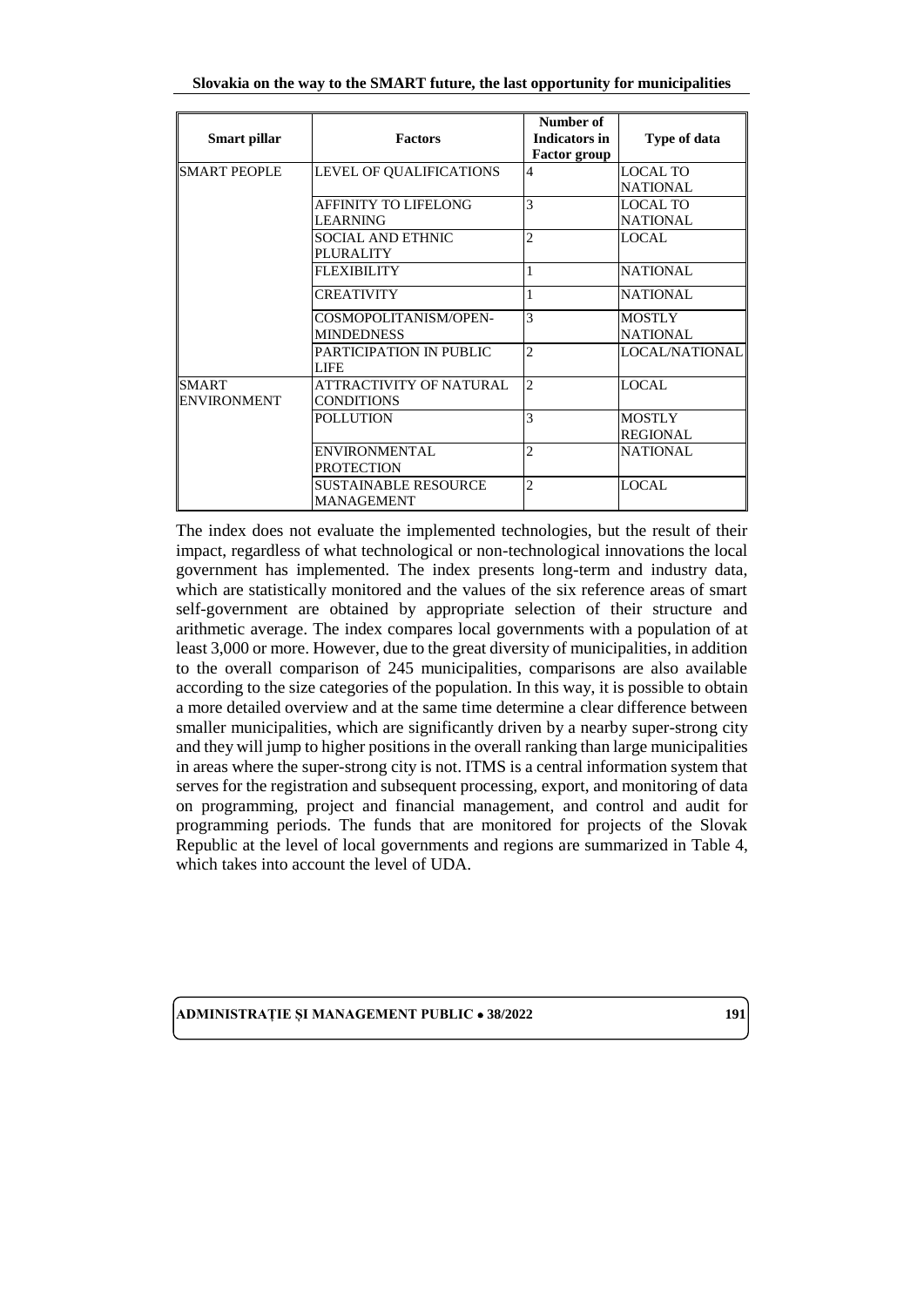#### **Table 4. All specified Slovak UDA units according to ESHIF project and price values for all projects that UDA is implementing and size specification based to OECD FUA classification**

|                                          | <b>ESHIF</b> total |                           |                      | <b>Size of UDA based</b>                          |
|------------------------------------------|--------------------|---------------------------|----------------------|---------------------------------------------------|
| <b>UDA</b> unit<br>(name by biggest city | price value        | Number of<br>citizens for | Projects price value | of the OECD                                       |
| in unit)                                 | of<br>projects     | <b>UDA</b>                | Per citizens         | <b>FUA</b><br>classification                      |
| <b>BRATISLAVA</b>                        | 96940446,99        | 622712                    | 155,6746088          | <b>METROPOLITAN</b>                               |
|                                          |                    |                           |                      | <b>FUA</b>                                        |
| <b>TRENČÍN</b>                           | 21689358,58        | 69402                     | 312,5177744          | <b>SMALL FUA</b>                                  |
| <b>HUMENNÉ</b>                           | 7096888,71         | 46399                     | 152,9534841          | <b>NOT ENOUGH</b><br><b>TO</b><br><b>CITIZENS</b> |
|                                          |                    |                           |                      | <b>SMALL</b>                                      |
|                                          |                    |                           |                      | <b>FUA</b><br><b>CLASSIFICATION</b>               |
| KOŠICE                                   | 144546741,9        | 283366                    | 510,1061591          | METROPOLITAN                                      |
|                                          |                    |                           |                      | <b>FUA</b>                                        |
| <b>BANSKÁ</b><br><b>BYSTRICA</b>         | 16649732,19        | 94209                     | 176,7318642          | <b>SMALL FUA</b>                                  |
| <b>ZVOLEN</b>                            | 10054838,67        | 51434                     | 195,4901168          | <b>SMALL FUA</b>                                  |
| LUČENEC                                  | 6572911,19         | 43619                     | 150,6891765          | <b>NOT ENOUGH</b>                                 |
|                                          |                    |                           |                      | <b>TO</b><br><b>CITIZENS</b><br><b>SMALL</b>      |
|                                          |                    |                           |                      | <b>FUA</b>                                        |
|                                          |                    |                           |                      | <b>CLASSIFICATION</b>                             |
| PREŠOV                                   | 40064017,92        | 128167                    | 312,5923047          | MEDIUM-SIZED<br><b>FUA</b>                        |
| <b>TRNAVA</b>                            | 13476707,73        | 94288                     | 142,931314           | <b>SMALL FUA</b>                                  |
| RIMAVSKÁ<br><b>SOBOTA</b>                | 6406076.67         | 48071                     | 133.2628127          | <b>NOT ENOUGH</b><br><b>CITIZENS</b><br>TO        |
|                                          |                    |                           |                      | <b>SMALL</b>                                      |
|                                          |                    |                           |                      | <b>FUA</b><br><b>CLASSIFICATION</b>               |
| <b>NITRA</b>                             | 30206274,69        | 90439                     | 333,9961155          | <b>SMALL FUA</b>                                  |
|                                          |                    |                           |                      |                                                   |
| RUŽOMBEROK –                             | 15557685,93        | 72539                     | 214,4733996          | <b>SMALL FUA</b>                                  |
| LIPTOVSKÝ<br>MIKULÁŠ                     |                    |                           |                      |                                                   |
| <b>LEVICE</b>                            | $\theta$           | 32000                     | $\Omega$             | <b>NOT ENOUGH</b>                                 |
|                                          |                    |                           |                      | <b>CITIZENS</b><br><b>TO</b><br><b>SMALL</b>      |
|                                          |                    |                           |                      | <b>FUA</b>                                        |
| ŽILINA                                   | 19391340,23        | 95464                     | 203,1272546          | <b>CLASSIFICATION</b><br><b>SMALL FUA</b>         |
|                                          |                    |                           |                      |                                                   |
| <b>MICHALOVCE</b>                        | 5356528,15         | 48724                     | 109,9361331          | <b>NOT ENOUGH</b>                                 |
|                                          |                    |                           |                      | <b>CITIZENS</b><br>TO<br><b>SMALL</b>             |
|                                          |                    |                           |                      | <b>FUA</b>                                        |
| NOVÉ ZÁMKY                               | $\theta$           | 37000                     | $\theta$             | <b>CLASSIFICATION</b><br><b>NOT ENOUGH</b>        |
|                                          |                    |                           |                      |                                                   |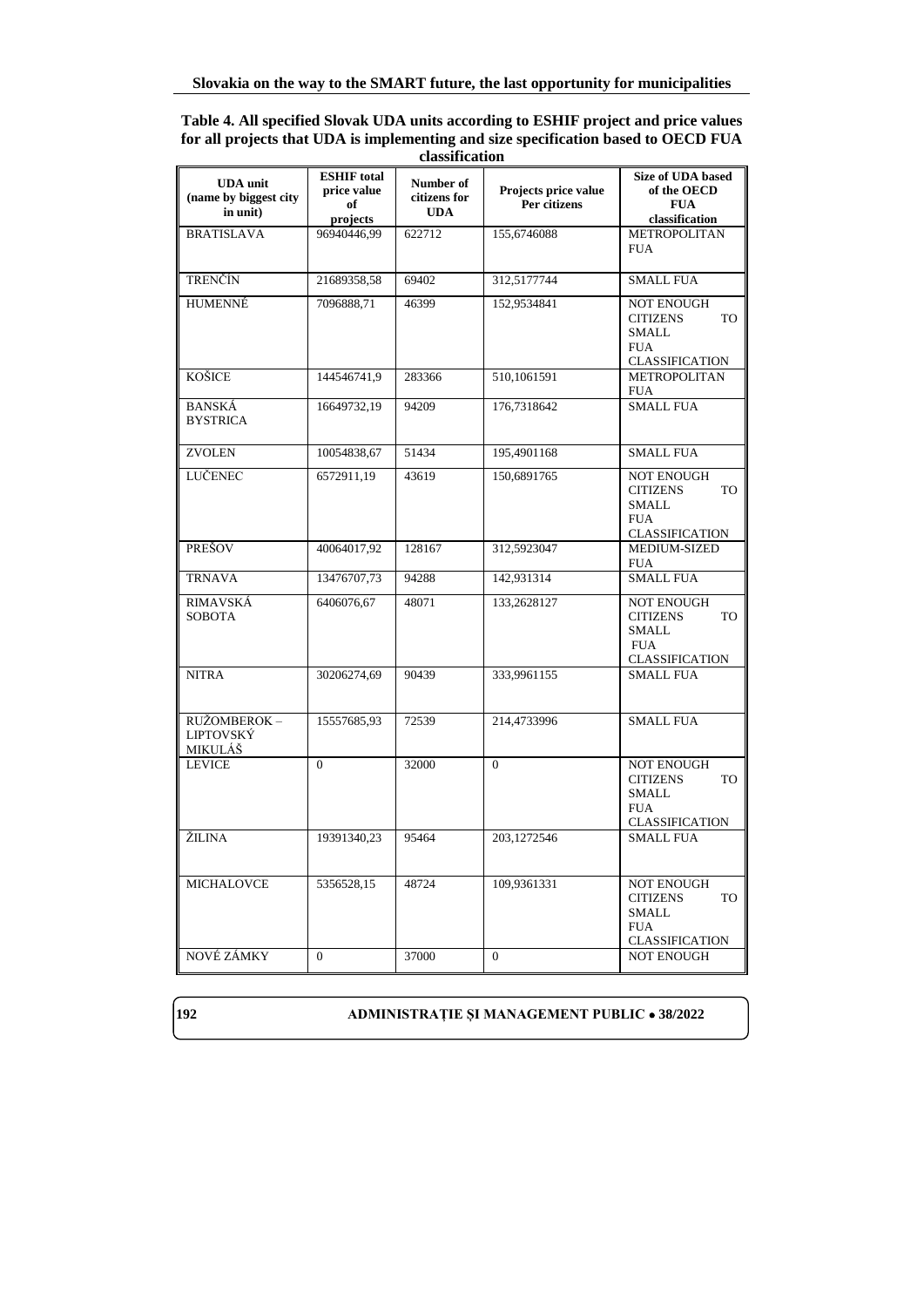**Slovakia on the way to the SMART future, the last opportunity for municipalities**

| <b>UDA</b> unit<br>(name by biggest city)<br>in unit) | <b>ESHIF</b> total<br>price value<br>of<br>projects | Number of<br>citizens for<br><b>UDA</b> | Projects price value<br>Per citizens | <b>Size of UDA based</b><br>of the OECD<br><b>FUA</b><br>classification           |
|-------------------------------------------------------|-----------------------------------------------------|-----------------------------------------|--------------------------------------|-----------------------------------------------------------------------------------|
|                                                       |                                                     |                                         |                                      | T <sub>O</sub><br><b>CITIZENS</b><br>SMALL<br><b>FUA</b><br><b>CLASSIFICATION</b> |
| <b>MARTIN</b>                                         | 4582441.24                                          | 73744                                   | 62,13985192                          | <b>SMALL FUA</b>                                                                  |
| $POPRAD - SVIT -$<br><b>KEŽMAROK</b>                  | 14182297.96                                         | 79200                                   | 179,0694187                          | <b>SMALL FUA</b>                                                                  |
| <b>PRIEVIDZA</b><br>NOVÁKY                            | 7960757.59                                          | 50373                                   | 158.0362017                          | <b>SMALL FUA</b>                                                                  |

To confirm or not to confirm H1, it is necessary to create a UDA comparison so that it is defined how much money is implemented in a given UDA per capita. We start from table 4, which will be subjected to F.Test. Based on the assessment, it is evident that the hypothesis statement has been confirmed in Table 5.

| Table 5. Hypothesis 1 calculation<br>H1 | <b>Small FUA</b> | Medium &         |
|-----------------------------------------|------------------|------------------|
|                                         |                  | metropolitan FUA |
| <b>PRESOV</b>                           |                  | 312,5923         |
| <b>BRATISLAVA</b>                       |                  | 155,6746         |
| <b>KOŚICE</b>                           |                  | 510,1062         |
| <b>TRENČÍN</b>                          | 312,5177744      |                  |
| <b>BANSKÁ BYSTRICA</b>                  | 176,7318642      |                  |
| <b>ZVOLEN</b>                           | 195,4901168      |                  |
| <b>TRNAVA</b>                           | 142,931314       |                  |
| <b>NITRA</b>                            | 333,9961155      |                  |
| RUŽOMBEROK – LIPTOVSKÝ MIKULÁŠ          | 214,4733996      |                  |
| ŽILINA                                  | 203,1272546      |                  |
| <b>MARTIN</b>                           | 62,13985192      |                  |
| POPRAD - SVIT - KEŽMAROK                | 179,0694187      |                  |
| PRIEVIDZA – NOVÁKY                      | 158,0362017      |                  |
| F.TEST                                  | 0,06652949       |                  |

**Table 5. Hypothesis 1 calculation**

Strong UDAs absorb more funds on their territory through project activities funded by Euro funds. From a cumulative perspective, Metropolitan FUA and Mediumsized FUA have implemented a total of 281551206.8 Euro. Small-sized FUA implemented projects in the total amount of 153751434.8 Euro. If we were to compare Small-sized and Medium-sized FUA against Metropolitan, the hypothesis would still be confirmed. Metropolitan FUA cumulatively implements more funds than other FUA (the ratio, in this case, would be 241487188.9 Euro Metropolitan FUA versus 193815452.7 Euro Small-sized and Medium-sized FUA).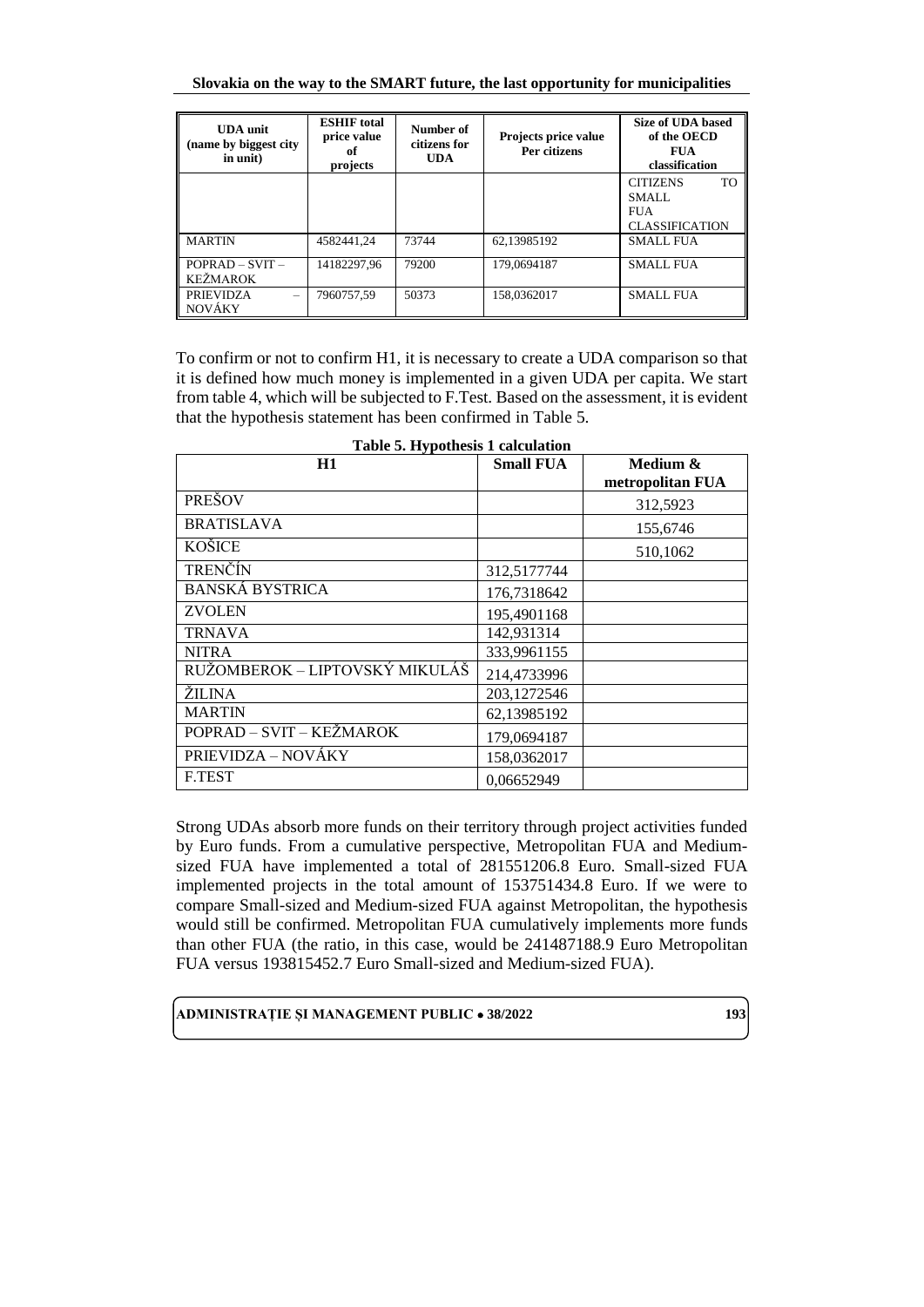# **4. Conclusions**

The concepts of a smart city are mainly about transforming or changing behavior in its essence. Cities or municipalities do this much more effectively at the local level than regions, so they can best be supported in the smart cities agenda. At the same time, it is easier for the government to implement this approach at the regional level, which consists of local authorities. The use of the bottom-to-up principle is possible if all stakeholders adopt the following principles when implementing the smart city strategy:

- Transparency (process and results) and independent performance evaluation, promote accountability;
- An integrated holistic approach based on results, consistency in evaluation, results-oriented, stakeholder-oriented, technologically impractical and interoperable;
- A commitment to universal access and inclusiveness;
- A commitment to resource efficiency, sustainability and biodiversity;
- Willingness to innovate;
- Commitment to building trust, in particular in relation to data security and privacy;
- Not focusing inwards but outwards, with a global perspective and a focus on FDI.

The smart city "fulfill, in particular, lar the goals of sustainability, strives to increase the subjective quality of life (happiness of the people), if it uses modern technologies" and at the same time is "the primary place of innovation and new technologies" and "offers new and more effective solutions for a better quality of life" (Kóňa & Kóňa, 2020). It is time to create an environment that will vitally support the development of Smart Cities in Slovakia through the implementation of Slovak technical and non-technical solutions based on professional and comprehensive development strategies.

This also requires the state to address issues of terminology, standards, reference architecture, and other technical standards in order to guarantee the quality of the solutions that the municipality will procure. In some areas, the National Concept of Public Administration Informatization also addresses this for the smart domain, and at the same time complements the Smart Cities and Smart Mobility Action Plan, which has been under preparation since 2021. synergistic effects, e.g. in the analysis of the obtained data. As we have proved statistically and confirmed the hypothesis that large and strong cities can implement funds better and to a greater extent, it is also necessary to focus on supporting smaller ones. The country cannot leave out the process of developing smaller self-government and smaller FUA. Uneven development will bring several problems in the future.

Without conceptual direction on the part of the state and at the level of ministries, local governments will pursue their own goals, which may be different from the goals of the state. At the same time, the principle of the bottom to up must be

# **194 ADMINISTRATIE ȘI MANAGEMENT PUBLIC**  $\bullet$  **38/2022**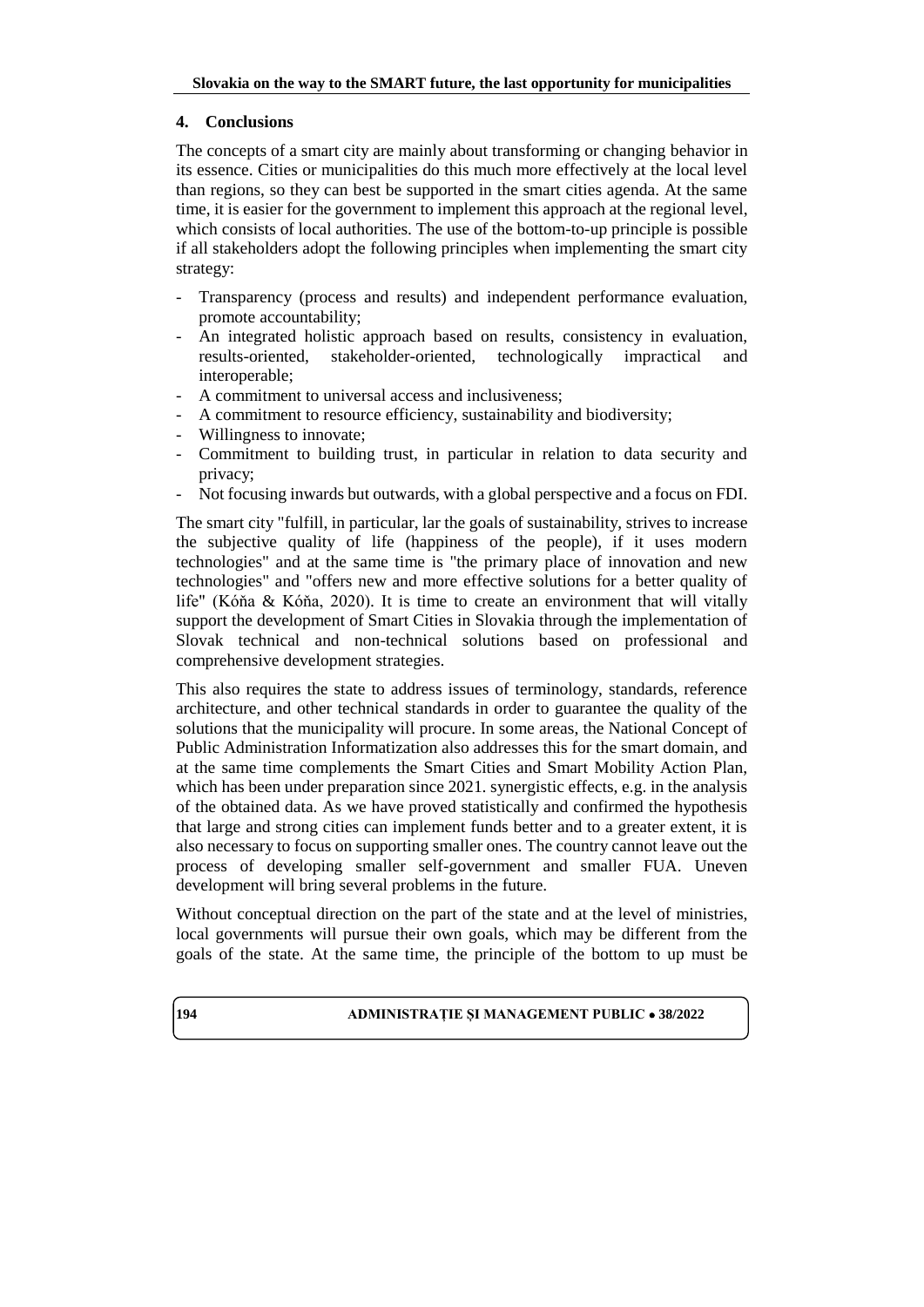observed. It is necessary to build on the differences between local governments and their requirements, to fulfill the direction of the regions as well as the unified policy of the state. However, a unified state policy is still lacking.

#### **Conflict of interest**

The authors declare that the research was conducted in the absence of any commercial or financial relationships that could be construed as a potential conflict of interest.

#### **Acknowledgment**

This contribution was supported by the project KEGA 001UCM-4/2019 "Dynamika premien verejnej správy SR".

#### **References**

- Androniceanu, A. (2019). The social sustainability of smart cities: urban technological innovation, big data management, and the cognitive internet of things. *Geopolitics, History, and International Relations* 11(1), 110–115. DOI:10.22381/ GHIR11120197
- Androniceanu, A. (2020). Major structural changes in the EU policies due to the problems and risks caused by COVID-19. *Administratie si Management Public*, 34, 137-149. DOI: 10.24818/amp/2020.34-08
- Androniceanu, A., Kinnunen, J. & Georgescu, I. (2020). E-Government clusters in the EU based on the Gaussian Mixture Models. *Administratie si Management Public*, 35, 6- 20. DOI: 10.24818/amp/2020.35-01.
- Androniceanu, A., Georgescu, I. (2021). E-Government in European countries, a comparative approach using the Principal Components Analysis. *NISPAcee Journal of Public Administration and Policy*, 14(2), 65-86. DOI: [https://doi.org/](https://doi.org/10.2478/nispa-2021-0015) [10.2478/nispa-2021-0015](https://doi.org/10.2478/nispa-2021-0015)
- Androniceanu, A., Georgescu, I. & Kinnunen, J. (2022). Public administration digitalization and corruption in the EU member states. A comparative and correlative research analysis. *Transylvanian Review of Administrative Sciences*, 58-67.
- Cypher, J.M., and Dietz, J.L. (2014). *The Process of Economic Development* (4th ed.). Routledge: New York.
- Giffinger, R., and Gudrun, H. (2010). Smart cities ranking: An effective instrument for the positioning of cities? *ACE: Architecture, City & Environ*, 4<sup>th</sup> ed., 7-25.
- Gonnrad, E. (2021, November). *Functional urban areas*. OECD. Retrieved from http://www.oecd.org/cfe/regionaldevelopment/Slovak%20Rep ublic.pdf. Accessed on 02 February, 2022
- Horváth, P., Cíbik, L. & Švikruha, M. (2018). Financial dependency of territorial selfgovernment in Slovakia. *Scientific Papers of the University of Pardubice*, 42, 67-79.
- Kóňa, A. (2021, November 12). *Slovak smart city index.* Retrieved from http://slovaksmartcities.sk. Accessed on 02 February, 2022.
- Kóňa, A., & Kóňa. J. (2020). *Implementácia smart cities na Slovensku – potreba a východiskový stav.* Trvalo udržateľný rozvoj v krajinách Európskej únie II., ISBN 978-80-8152-855-2, 92-98.